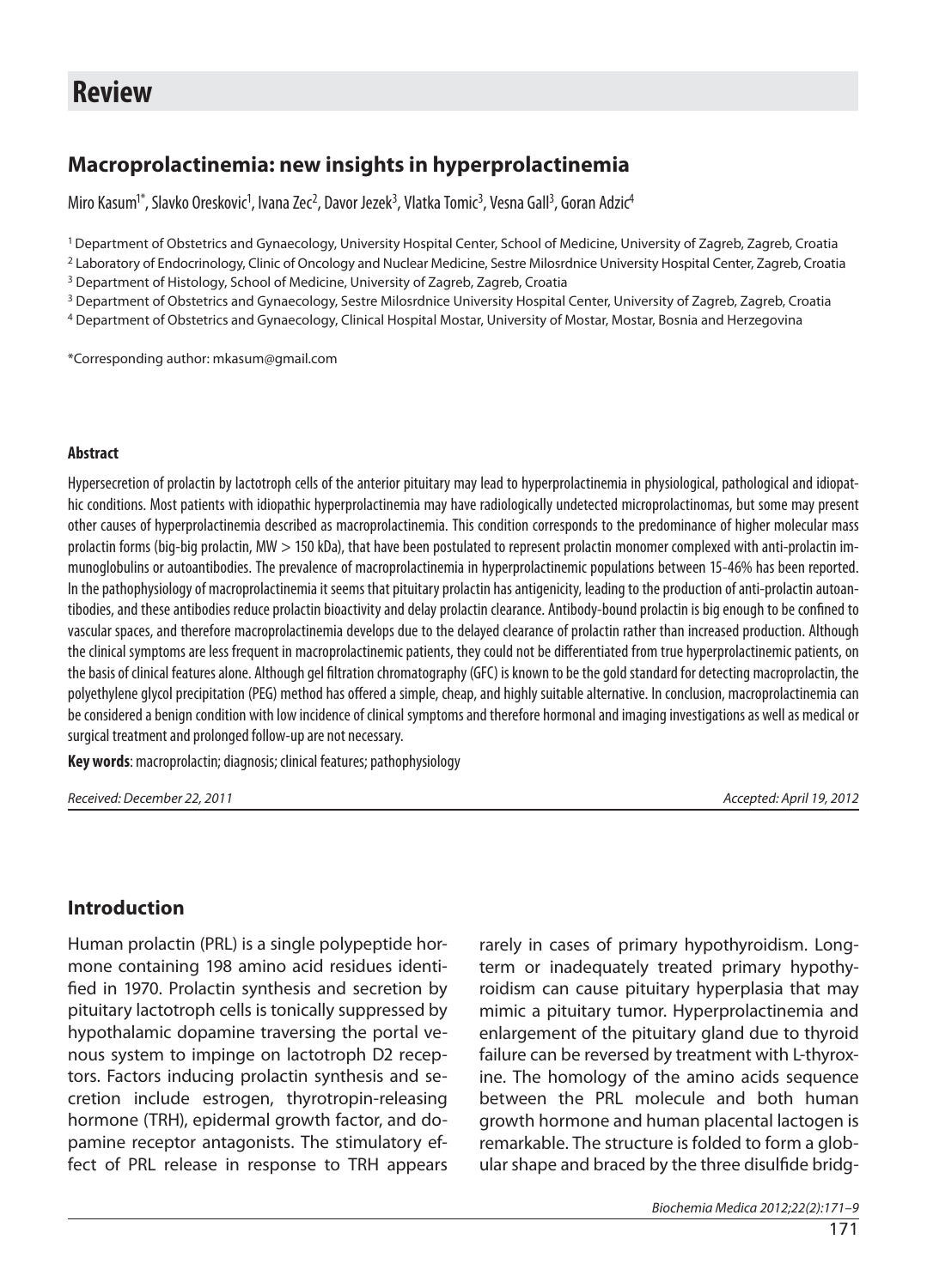es. Heterogeneity in molecular size of the human PRL molecule has been described in the human pituitary and serum. PRL is synthesized as a prehormone (MW 26 kDa) and after cleavage the resulting hormone is a monomeric isoform of PRL (little PRL, MW 23 kDa). This monomeric isoform is the major circulatory form accounting for 80-95% of the total PRL and it is known be both biologically and immunologically active in vivo. The other forms mainly include the dimeric (big PRL, MW 45- 60 Da) and the polymeric isoform (big-big PRL, MW > 150 Da) or macroprolactin. In normal sera the dimeric isoform makes up  $< 10\%$  of the PRL present and the polymeric isoform accounts for a small but variable percentage of total PRL (1). These latter two forms are known to have lower biological activity. Human macroprolactin displays low biological activity via its homologous receptor tested in Nb2 and Ba/F-LLP bioassays (2). Macroprolactin is a PRL variant with reduced bioactivity towards its homologous receptor, and this altered bioactivity may contribute to the lower disease activity and absence of symptoms related to human PRL in systemic lupus erythematosus patients (3). Hyperprolactinemia is the state of increased serum PRL concentration (> 20 mcg/L or > 580 mIU/L) and it most commonly results from physiological or pathological conditions that cause hypersecretion of PRL by lactotroph cells. True hyperprolactinemia is characterized by the presence of excess monomeric PRL in serum. Hypersecretion of monomeric PRL leads to the classical symptoms and signs of true hyperprolactinemia which include oligomenorrhea or amenorrhea, galactorrhea, and infertility in women, loss of libido and impotence in men, and in children delayed puberty, galactorrhea, gynecomastia, and primary amenorrhea. Hyperprolactinemia occurs in 15-20% cases of women with chronic anovulatory cycles. Macroprolactinemia is defined by the predominance of serum macroprolactin together with nonpathologic monomeric PRL concentrations. Physiological conditions associated with an increased PRL release include pregnancy, puerperium, nursing, stress, pain, physical exercises, coitus, nocturnal sleep, high-protein meals and late follicular and luteal phase of menstrual cycle. Pathological hyperprolactinemia may result from a lactotroph adenoma (prolactinoma), empty sella syndrome, intracranial tumors compressing the pituitary stalk or hypothalamus, dopamine receptor D2 antagonist and PRL stimulative drugs, repetitive mechanical stimulation of breast, chest wall trauma, hepatorenal disease and primary hypothyroidism (4-6).

Nevertheless, despite an extensive clinical, hormonal and neuroradiological work-up, no cause can be found in some patients whose serum PRL concentration may remain elevated for a long time. Such patients are often categorized as having so-called idiopathic hyperprolactinemia. They are often subjected to repeated radiological examinations to find undetectable microadenomas, to a long-term treatment with dopaminergic agents (including bromocriptine, cabergoline, and quinagolide), and even to a surgical intervention. There is accumulating evidence that macroprolactinemia in which most circulating PRL forms large protein complexes (more than 150 kDa), is a major cause of idiopathic hyperprolactinemia. The patients with macroprolactinemia are clinically characterized by the lack of hyperprolactinemiarelated symptoms such as amenorrhea and galactorrhea (6,7). Although a smaller proportion of patients with macroprolactinemia have signs and symptoms of hyperprolactinemia, galactorrhea is present in 20%, oligo/amenorrhea in 45%, and pituitary adenomas in 20% (8). Because macroprolactinemia is a variable cause of hyperprolactinemia, routine screening for macroprolactin could eliminate unnecessary diagnostic testing and treatment. Although the macroprolactin screening does not completely avoid inappropriate clinical investigation or associated health-costs, the average cost in patients with true hyperprolactinemia is significantly higher than in patients with macroprolactinemia. Therefore, the importance of proper medical education and knowledge diffusion of the meaning of macroprolactinemia would be desirable (9).

## **History**

In the first description Whittaker et al. in 1981 reported an interesting case of hyperprolactinemia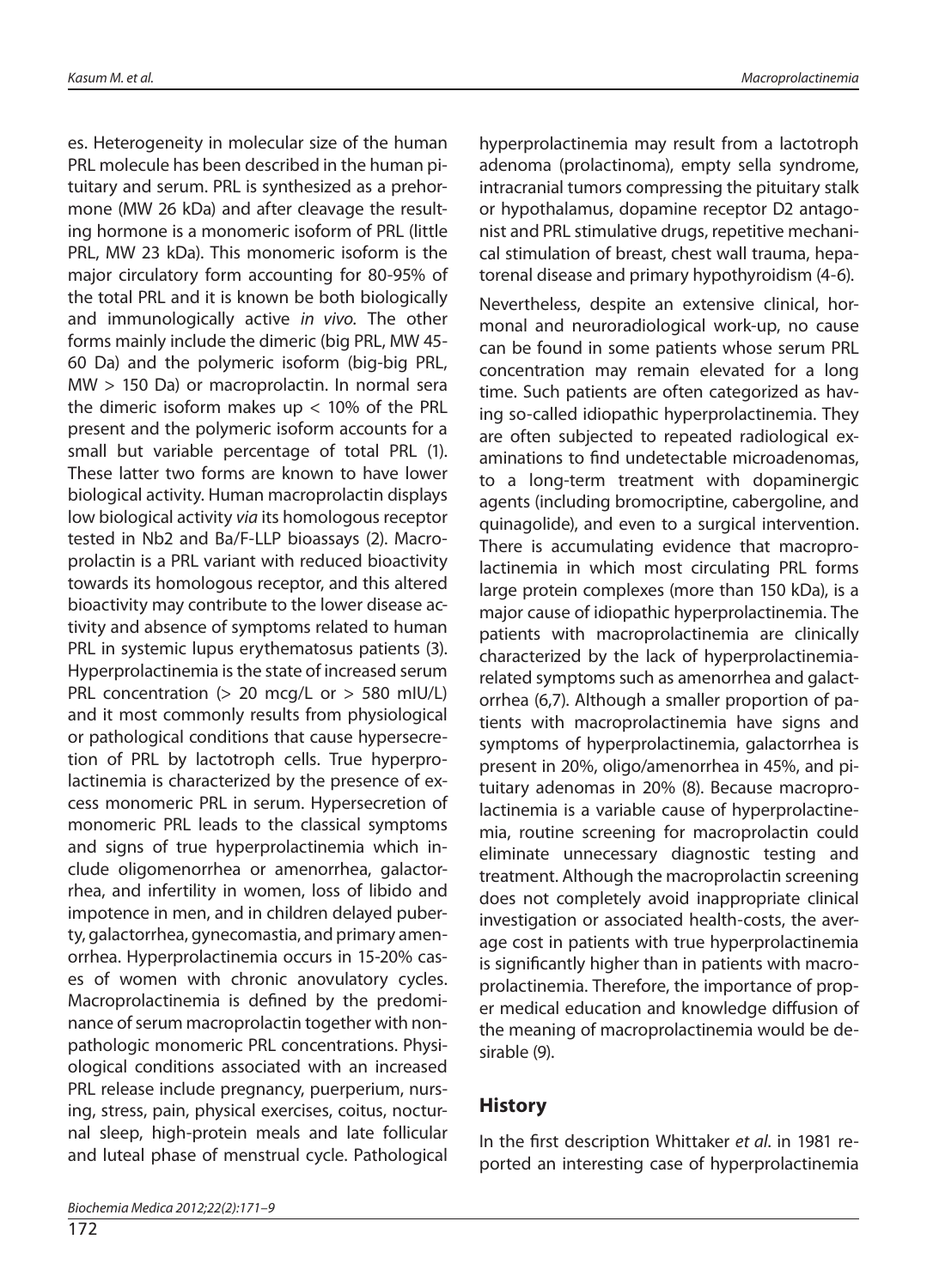whose serum PRL was predominantly (90%) consisting of big-big PRL (10). The clinical symptoms of hyperprolactinemia such as amenorrhea and galactorrhea were absent, with maintained fertility and spontaneous pregnancy was possible despite hyperprolactinemia. It was suggested that big-big PRL had a low receptor affinity that might account for the apparent lack of any biological effect. The predominance of the highest molecular size (150- 170 kDa) PRL in a woman who conceived following infertility was also demonstrated in 1982 by Anderson et al. (11). They found the bioactivity of macroprolactin component in vitro and suggested that the absence of in vivo bioactivity might be the result of the big-big PRL complex preventing passage through the capillary endothelium to the target cell. Jackson et al. first used the new term "macroprolactinemia" in 1985 to describe a patient with a three-year history of documented serum PRL levels of 350 to 400 ng/mL presenting like a pituitary tumor, but with no evidence of a pituitary adenoma on computed axial tomographic scanning (12). Analysis of circulating prolactin by column chromatography of the patient' s serum revealed that greater than 85 percent of her circulating immunoreactive PRL had a molecular weight greater than 100 kDa. A reduced biological activity of macroprolactin (compared with monomeric PRL) was suggested as the reason for the lack of symptoms.

## **Prevalence**

The proportion of macroprolactinemia in the general population has previously been reported at 0.2% in women and 0.02% in men (13). However, a recent study suggests that macroprolactinemia may be more common, with a prevalence of 3.68% and no difference in prevalence between genders. Approximately three quarters of the subjects with macroprolactinaemia had anti-prolactin autoantibodies. Glycosylation, aggregation and covalent/ noncovalent binding were also involved in the formation of macroprolactin (14). These data suggest that this condition represents an often overlooked diagnosis and a cause of hyperprolactinemia whose frequency is certainly underestimated. Reported proportion of macroprolactinemia in hyperprolactinemic populations in most studies varies between 15 and 35% (15,16). One study reported a prevalence of 46%, but it is likely that this particular incidence reflected selection bias because of the specialized nature of the study center, which received samples sent from other laboratories when the possible diagnosis of macroprolactinemia was raised (17).

# **Pathophysiology**

Although macroprolactinemia is heterogeneous the condition is characterized by the predominance of circulating high molecular mass PRL forms which have coupled with anti-PRL immunoglobulins. These autoantibodies have been found to be immunoglobulin (IgG) isotypes with low receptor affinity in vivo and they may be a primary cause of hyperprolactinemia. Although macroprolactin has been shown to exhibit varying degrees of biological activity in vitro, because of its high molecular mass the complex is confined to the vascular system in vivo and hence is bio-unavailable. Its high molecular weight may reduce its access to target organs in the periphery as well as centrally (11,12,18). Mechanisms involved in the development of anti-PRL antibodies are still unknown. A speculation on the source of these antibodies suggests that posttranslational modifications (glycosylation and phosphorylation) of some proteins and PRL may create neo-epitopes (antibody-binding sites on the PRL molecule) for the production of antibodies (19). Hattori et al. have recently reported by examining IgG subclasses of the antibodies that the predominant form was IgG4 (20). Because IgG4 usually plays an important role in allergic conditions, it was suggested that there may also be a chronic stimulation by PRL with possible altered antigenicity in patients with anti-PRL antibodies. Their data first demonstrated that human pituitary PRL was serine phosphorylated and partially dephosphorylated in serum, suggesting that the acidic forms may give rise to chronic antigen stimulation in patients with anti-PRL antibodies. If pituitary phosphorylated forms of PRL such as phosphorylated ones are intolerant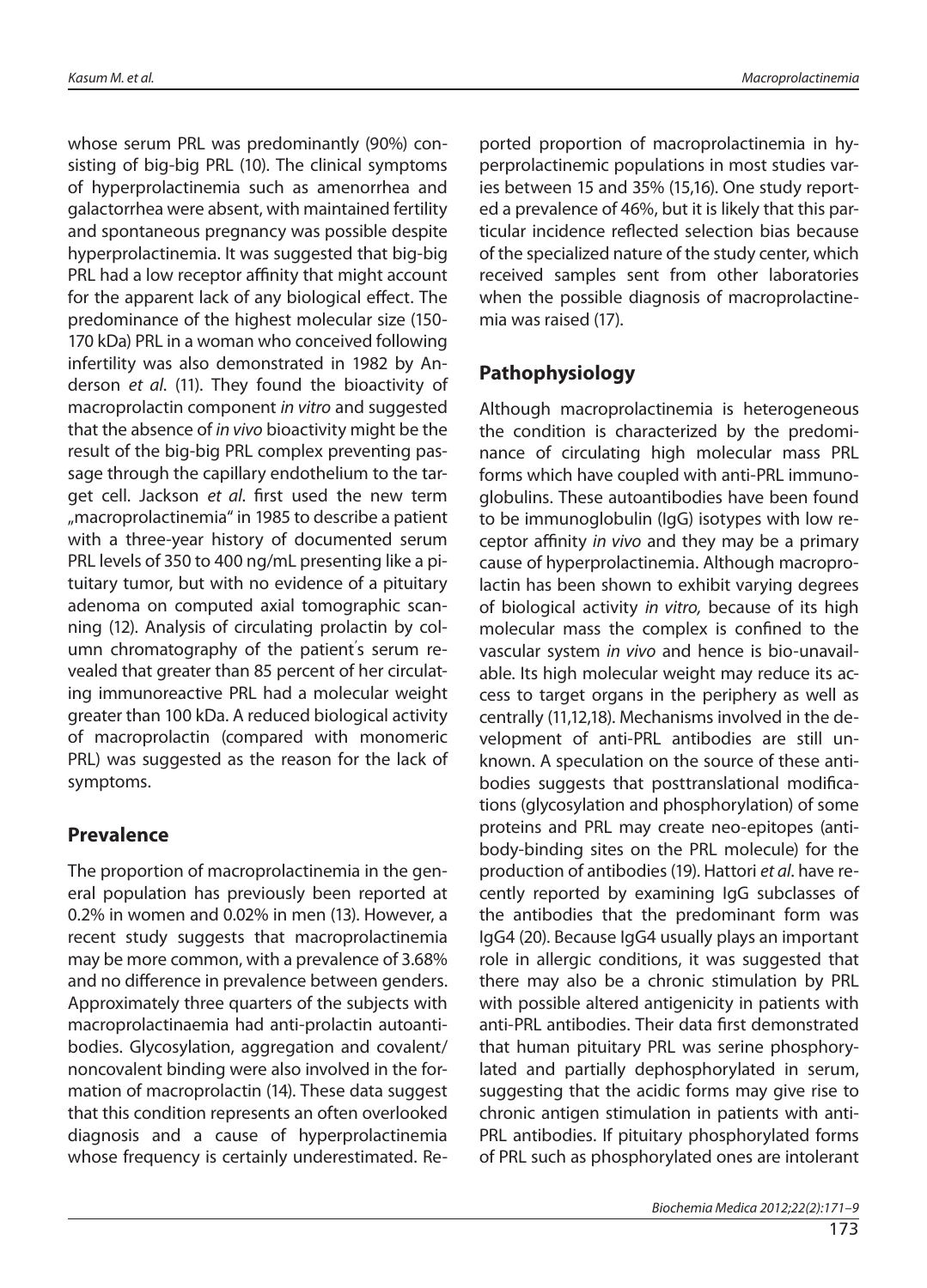to the immune system, leakage of such forms of PRL upon hypophysitis or lack of dephosphorylation may cause an autoimune response. These findings suggest that pituitary PRL, even if homologous, has antigenicity, leading to the development of anti-PRL autoantibodies. Several possibilities may be discussed for the cause of hyperprolactinemia in patients with anti-PRL antibodies. A positive correlation was found between the titer of anti-PRL antibodies and serum PRL level, suggesting that the autoantibodies were the cause of hyperprolactinemia. The clearance of PRL is slower in the presence of anti-PRL antibodies, suggesting that antibody-bound PRL is big enough to be confined to vascular spaces, including the prevention of the bound PRL filtration from the glomerules. Therefore macroprolactinemia develops due to the delayed clearance of PRL rather than increased production. These autoantibodies reduce PRL bioactivity and delay PRL clearance. Lastly, these PRL autoantibodies are stable with time, for at least 5 weeks, what supports the idea that macroprolactinemia is a chronic condition in humans (21). During the metoclopramide test, dimeric and monomeric PRL levels increased and rapidly returned to the basal levels, whereas macroprolactin kept increasing. This may also contribute to the pathogenesis of macroprolactinemia, due to a lack of negative feedback, because PRL-autoantibody complex cannot freely access the hypothalamus (22). Lack of macroprolactin in the pituitary tissue and in the extravascular space may be the reason for the absence of symptoms in the clinical presentation. It was reported that epitopes of anti-PRL autoantibodies in patients with macroprolactinemia were located near binding site 1 to human PRL receptors, raising a possibility that anti-PRL autoantibodies may compete with the PRL molecule for binding to its receptors, resulting in reduced bioactivity in vivo and asymptomatic clinical presentation (23). However, studies on big-big PRL biological activity in vivo are still controversial. The controversy is largely a result of the finding of substantial numbers of patients with hyperprolactinemia attributable to macroprolactin and symptoms of the hyperprolactinemic syndrome (24,25). Suliman et al. argue that the symptoms and hyperpro-

174

lactinemia attributable to macroprolactin in these cases are coincidental, whereas Olukoga suggests that the macroprolactin complex may dissociate in vivo in some cases, releasing bioactive, monomeric PRL that causes the symptoms (16,26). It is, therefore, possible that increasing bioavailability of monomeric PRL due, perhaps, to intermittent dissociation from the low affinity, high capacity IgG antibody to which it is bound in macroprolactin, and/ or influence of macroprolactin in PRL secretion, may be a contributory factor to development of symptoms of PRL excess.

# **Clinical feature**

The earliest reports of macroprolactinemia were isolated cases in patients being investigated for nonreproductive endocrine problems or healthy research volunteers who had no symptoms of hyperprolactinemia, but normal menstruation and maintained fertility (10,11). Subsequently, the condition was suspected mainly when unexplained hyperprolactinemia was found without recognized symptoms of PRL excess; this situation may have helped perpetuate the notion that macroprolactinemia is essentially asymtomatic (12). However, not all patients with macroprolactinemia lack clinical symptoms because in findings of more recent clinical studies a significant proportion of patients appeared to suffer from symptoms commonly associated with true hyperprolactinemia (24,25). Symptoms related to PRL excess were found in about 44% of individuals from the macroprolactinemia group and in 88.5% of patients with monomeric hyperprolactinemia (25). Circumstances leading to the diagnosis of macroprolactinemia included menstrual disorders (39%), infertility (29%), galactorrhea (46%) (24). Although oligomenorrhea/amenorrhea and galactorrhea were more common in patients with true hyperprolactinemia, macroprolactinemic patients could not be differentiated from true hyperprolactinemic patients on the basis of clinical features alone. Serum levels of estradiol and LH and the LH/FSH ratio were significantly greater in macroprolactinemic compared with true hyperprolactinemic subjects. Because macroprolactinemia is a common cause of hyper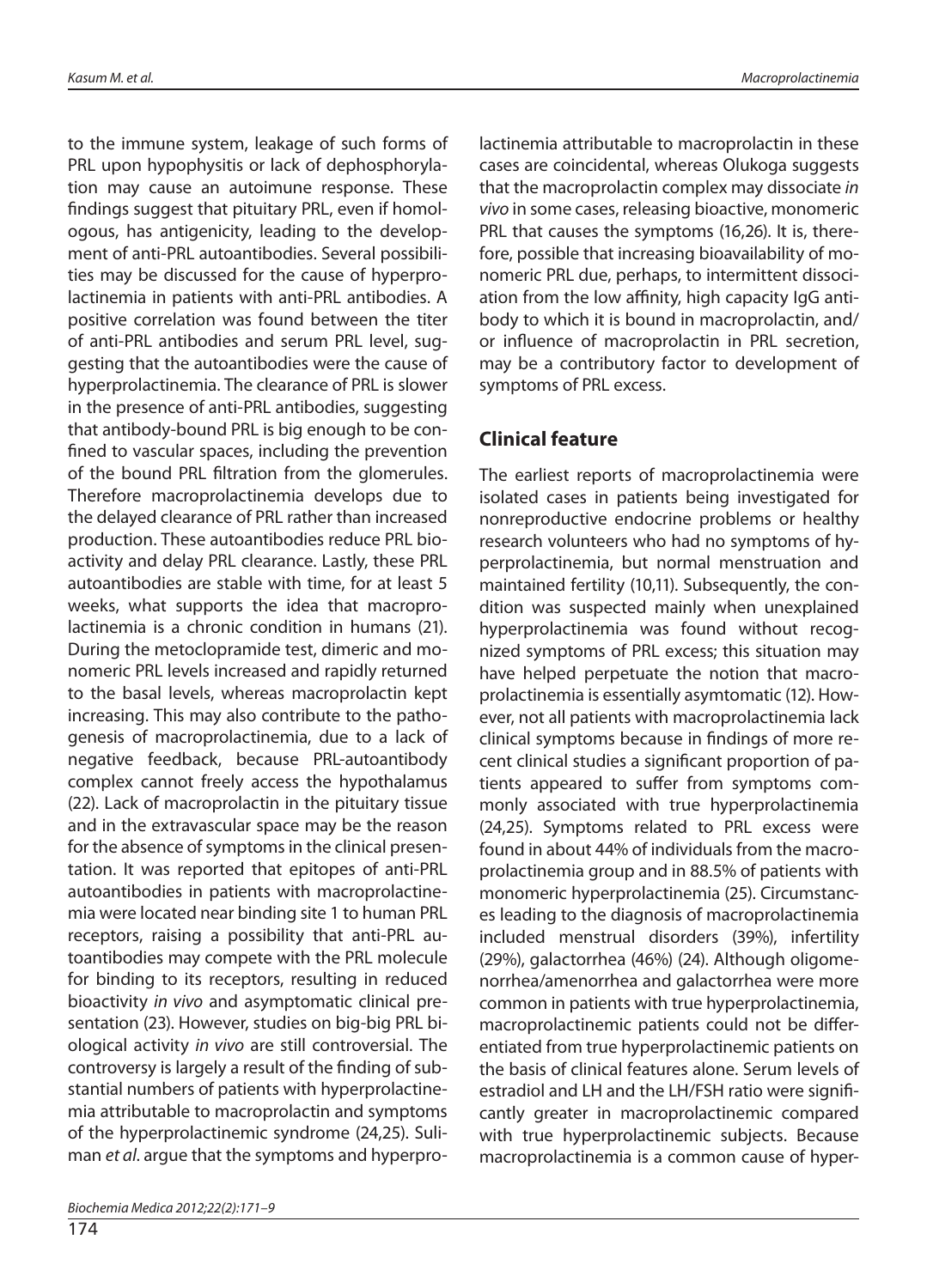prolactinemia, routine screening of all hyperprolactinemic sera for macroprolactin could eliminate unnecessary diagnostic testing and treatment (27). Therefore, no clinical features could reliably differentiate macroprolactinemic from true hyperprolactinemic patients, because at least one of these symptoms was present in most macroprolactinemic patients (28). The possible association of macroprolactinemia with a pituitary tumor or other causes of hyperprolactinemia warrants a cautious initial and subsequent work-up of patients with this disorder and clearly does not allow us to limit this diagnosis to the sole field of idiopathic hyperprolactinemia (24). Although the prevalence of pituitary adenomas in macroprolactinemic patients is lower (26.7%) compared with the true hyperprolactinemic patients (55.4%), it may be higher than that found in other recent studies and in the general population (15-17,29-31).

Because true hyperprolactinemia and macroprolactinemia cannot be reliably distinguished on clinical criteria alone, a Task Force of The Endocrine Society suggested screening for macroprolactin in investigation of asymptomatic hyperprolactinemic subjects (32,33). Routine screening of all hyperprolactinemic sera for macroprolactin is cost effective and could eliminate unnecessary diagnostic testing and treatment (27).

## **Laboratory diagnosis**

Laboratory techniques demonstrating hyperprolactinemia are essential for the accurate diagnosis and treatment of patients. Nowadays, laboratory professionals are faced with challenging inabilities of the commercially available immunoassays to differentiate the patients with true hyperprolactinemia, due to the increased serum levels of monomeric prolactin, from those with macroprolactinemia (21). Namely, macroprolactin is detected by all immunoassays, although to varying degrees (34,35). Generally, methods determining PRL have been declared as high-, medium- and lowreading for macroprolactin (35). According to earlier studies, the variability of immunoassays to detect macroprolactin in the sample depends on the disposition of the epitopes on the PRL molecule

towards the antibodies used in vitro (capture antibody), supposing that different antigenic sites might be occupied by the different endogenous human antibodies (autoantibodies) (35-37). Despite the comprehensive knowledge and efforts to solve this analytical problem, manufacturers of immunoassays have failed to produce the antibody which would be directed against epitope specific only for monomeric PRL (38). Undoubtedly, good laboratory practice requires screening for macroprolactin in all hyperprolactinemic sera and determination of PRL concentrations after the removal of macroprolactin from pretreated samples. Several separation techniques have been elaborated.

Gel filtration chromatography (GFC) has been considered the reference method for the separation of macroprolactin from mono- and dimeric PRL. Chromatographic gel retains the molecules by their different molecular weight and three-dimensional shape as they pass through a column (39). Although the technique of GFC is robust and reproducible, some disadvantages preclude its widespread use in diagnostic laboratories. First, a certain amount of PRL-autoantibody complex may dissociate during the lengthy chromatographic gel filtration run, thereby leading to an underestimation of the macroprolactin in serum. Second, the estimation of the percentage of macroprolactin could be imprecise in the sequence of 30-40 discrete fractions eluted from column. Third, adsorption or denaturation of immunoreactive material during the gel filtration procedure may be selective and cause the disproportionate loss of individual isoforms of PRL in treated sample. Fourth, and maybe the most important, GFC is time-consuming, expensive technique that requires a considerable technical skill and therefore is more suitable for the research laboratories (34,39).

Separation of macroprolactin by immunoadsorption with Protein A (PA) and Protein G (PG), immobilized on Sepharose, is based on high affinity of PA and PG for human IgG, which is a primary antibody to PRL in serum. After incubation, immuno complexes between PA or PG and macroprolactin in an aliquot of serum are precipitated by centrifugation and the concentration of monomeric PRL is measured in supernatant. Although this method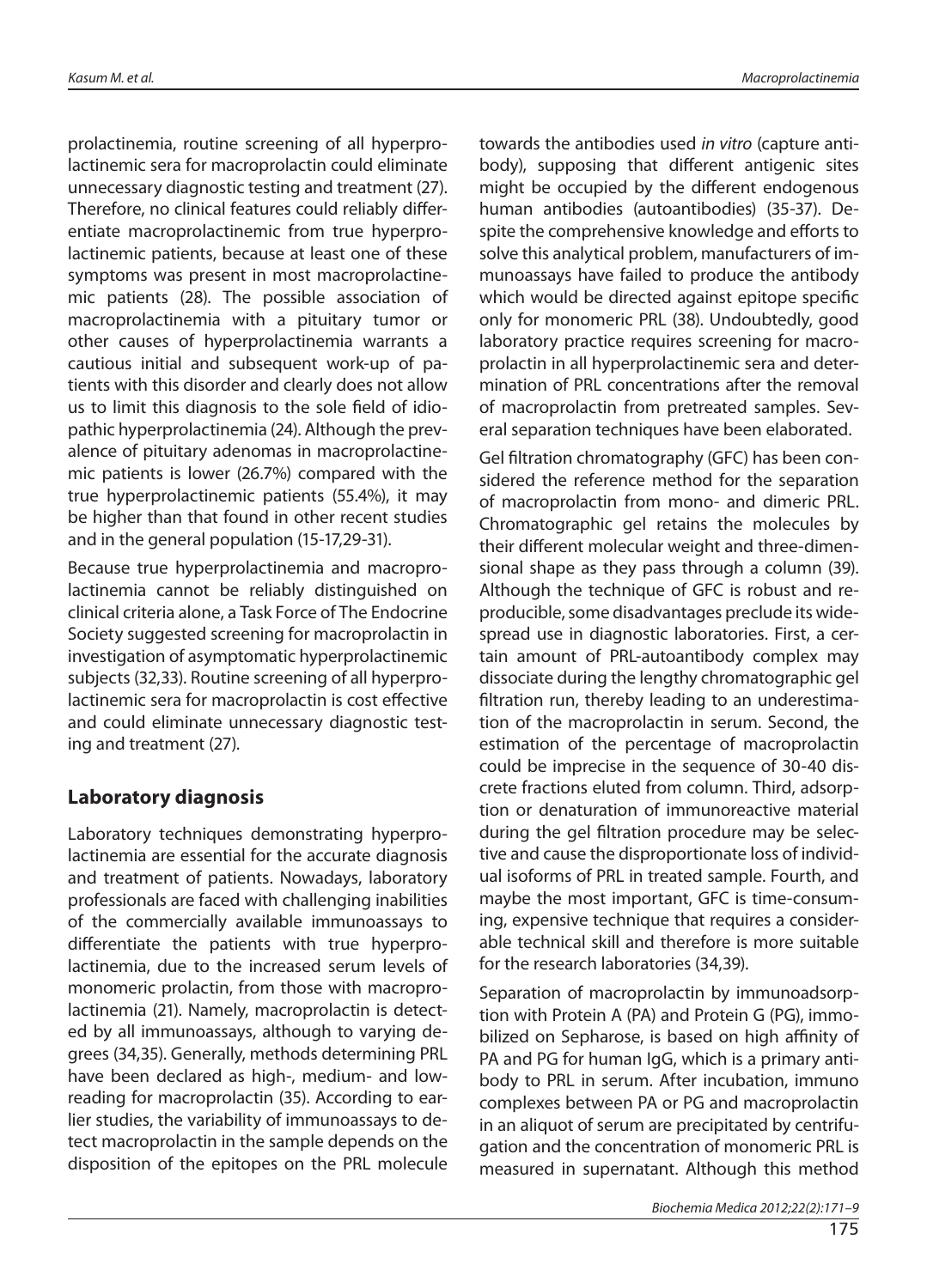exhibits acceptable precision and the recovery of standard preparation is satisfactory, some of the authors have shown that pretreatment of sera with PA and PG leads to a significant overestimation of monomeric PRL concentrations (39,40). Such a divergence of results from target limits the usefulness of this method for removal of macroprolactin from serum.

Separation of macroprolactin by means of ultrafiltration is based on the passage of PRL through the separating membrane which selectively retains particles according to their molecular size, net charge and three-dimensional structure. Serum sample is diluted with phosphate buffered saline (PBS) and subjected to a filter device and the unit is centrifuged at the recommended speed and the duration of time. Concentration of monomeric PRL is measured in ultrafiltrated and original sample; results are then calculated as percentage of recovery of PRL (41,42). Although, ultrafiltration represents a practical and precise alternative to GFC for estimating the macroprolactin in serum, the PRL concentrations recorded after ultrafiltration, compared with those after GFC, may vary considerably from sample to sample (39,42).

Number of studies has shown that polyethylene glycol (PEG) induced precipitation of macroprolactin in serum sample may represent a simple, accessible and reproducible screening technique for hyperprolactinemic sera (43-45). Detailed description of PEG separation method has been reported by several authors (39,42,44,46). The method is based on different precipitation of proteins according to their molecular weight and solubility in aqueous PEG solution. It has been generally accepted that PRL recovery of 40% of its initial value, after PEG treatment, indicates the presence of macroprolactin in patient's serum, although the thresholds vary between <30-50% (46,47). Precipitation with PEG is widely used screening test for macroprolactin and is easily performed in clinical laboratories. However, PEG also induces a partial precipitation of monomeric PRL (up to 25%) so reliance on the relative percentage of recovery lacks specificity which may lead to an underestimated evaluation and misinterpretation of actual PRL levels (39). This is especially important in cases when an excessive

176

macroprolactin occurs in patient's serum simultaneously with supraphysiological concentrations of monomeric PRL. Furthermore, it has been reported that the presence of PEG in the sample can interfere with some PRL immunoassay procedures (48). To avoid such problems, it has been recommended that each laboratory, undertaking macroprolactin screening, has to establish method-specific reference intervals derived by use of PEGtreated sera from healthy individuals (44-46). So, in routine laboratory diagnostics the post-PEG modified reference range is the best means to accurately identify patients with true hyperprolactinemia (46).

It is also worth to mention that the standardization of the PRL assays can contribute to the confusion when comparing results between various methods, because of the different reference preparations and units in use. Concentrations of serum PRL have been expressed in mass (µg/L or ng/mL), molar (nmol/L or pmol/L) or international units (mIU/L). Most of the current assays have been calibrated against the Third International Standard for Prolactin (WHO 3<sup>rd</sup> IS 84/500). According to this standard preparation, 2.5 µg of lyophilized human PRL has been assigned as the activity of 0.053 International Units of PRL. Concentration of 1 mIU/L can be converted to  $\mu$ g/L by dividing with 21.2 (45). Some of the assays have been standardized against the  $2<sup>nd</sup>$  IS 83/562 (49).

It seems unlikely that any of the techniques for macroprolactin determination can be used to screen all the samples analyzed in the clinical biochemistry laboratory. In the reality, detection of macroprolactin and awareness of interferences, distinctive to particular methods, usually come out as a consequence of incongruity between biochemical results and clinical validation. Still, for the accurate and early-stage diagnosis of macroprolactinemia clinical symptoms should be a starting point for clinical biochemists. On one side, it implies a close communication between a laboratory and clinicians and on the other, manufacturers supplying the PRL immunoassays should incorporate all interference data, validated protocols and guidelines for macroprolactin screening. At the same time, it includes the assumption that labora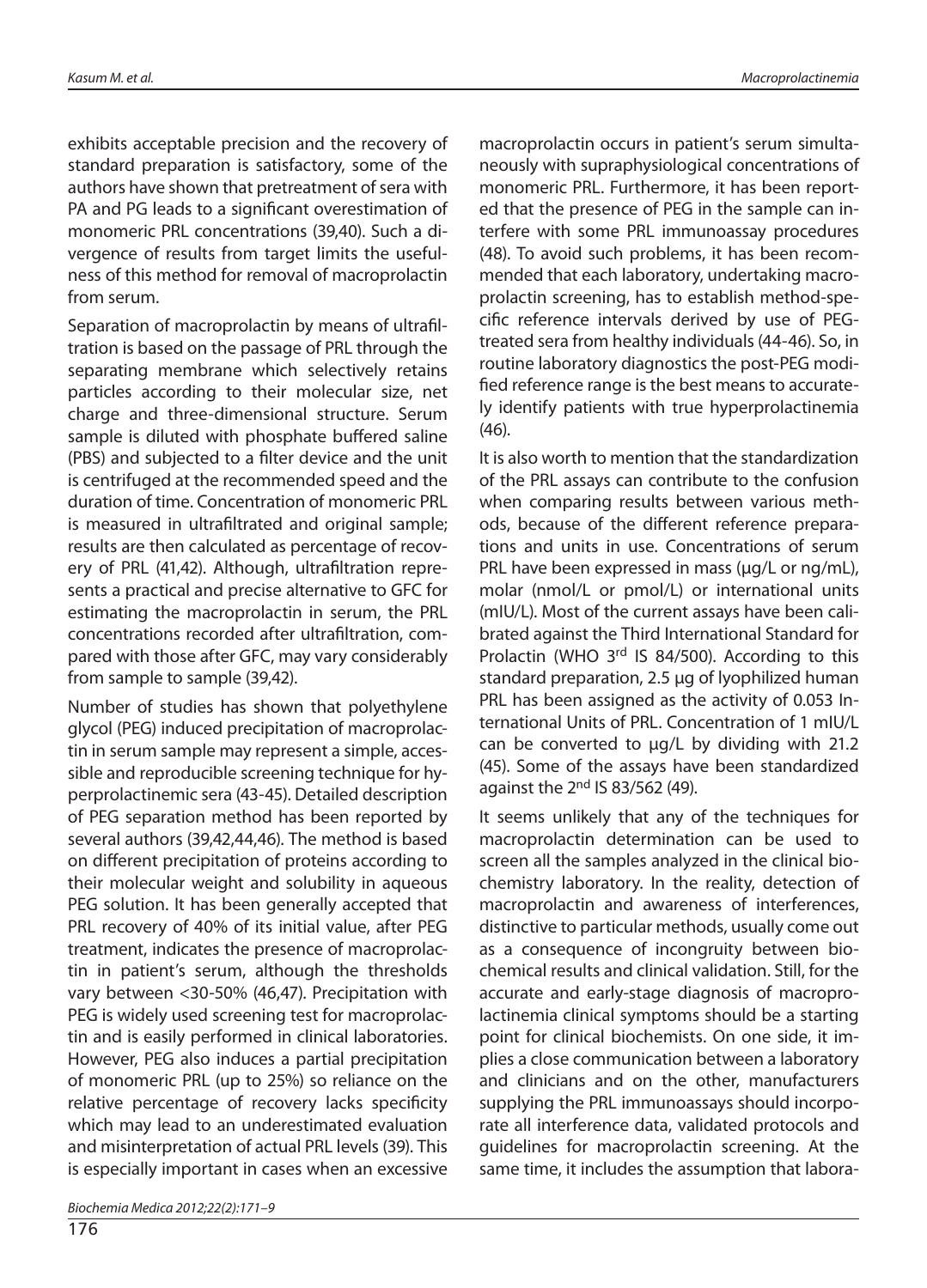tories undertaking PRL analyses inform clinicians about the characteristics and limitations of the assay in use.

## **Conclusion**

In today's health care system the prevalence of medical errors of about 10% in clinical medical laboratories has been consistently reported. Most of these errors occur in the pre-analytical phase. Because only a small number of errors will be seen in the analytical phase, it is very likely that these might be very often ignored. The knowledge of analytical interferences and critical sample quality will offer valuable solutions to improve the global quality of the total testing process. The impact of errors in the analytical process will be better understood and the examples will help reducing the number of analytical errors and interferences, so that a much better patient safety can be granted (50). This article shows how important is a good communication between laboratory and clinician. Both laboratory professionals and clinicians should continuously aim to reduce medical errors and enhance patient safety by minimizing the risk of patient misdiagnosis. The knowledge of the ways to diagnose and interpret macroprolactinemia means benefit for the patient safety. All the patients with hyperprolactinenia radiographic data incompatible with their PRL levels with no regard to clinical symptoms should be routinely screened for the presence of macroprolactin to avoid unnecessary investigations, incorrect diagnosis and inappropriate dopamine agonist treatment. However, when excess macroprolactin occurs simultaneously with increased concentrations of monomeric PRL the priority for the laboratory should be to determine whether the bioactive monomeric PRL concentration is increased rather than simply to measure the percentage of macroprolactin present. The presence of excess monomeric prolactin is of overriding concern, and a diagnosis of macroprolactinemia in this setting is misleading and inappropriate. However, the patients with macroprolactinemia and normal concentrations of monomeric PRL would cause less anxiety and they can be reassured without extented investigations during prolonged follow-up. It is unavoidable to alert endocrinologists, gynecologists, pharmacologists and also general practioners and all those involved in the management of hyperprolactinemia to macroprolactin, its frequent occurrence and its timely recognition.

### **Potential conflict of interest**

None declared.

#### **References**

- 1. Yen SSC. Prolactin in human reproduction. In: Yen SSC, Jaffe RB, eds. Reproductive endocrinology. Philadephia: WB Saunders company; 1986. p. 237-63.
- 2. Glezer A, Soares CR, Vieira JG, Giannella-Neto D, Ribela MT, Goffin V, Bronstein MD. Human macroprolactin displays low biological activity via its homologous receptor in a new sensitive bioassay. J Clin Endocrinol Metab 2006;91:1048- 55.
- 3. Cárdenas-Mondragón G, Ulloa-Aguirre A, Isordia-Salas I, Goffin V, Leaños-Miranda A. Elevated serum bioactive prolactin concentrations in patients with systemic lupus erythematosus are associated with disease activity as disclosed by homologous receptor bioassays. J Rheumatol 2007;34:1514-21.
- 4. Sluijmer AV, Lapohohn RE. Clinical history and outcome of 59 patients with idiopathic hyperprolactinemia. Fertil Steril 1992;58:72-7.
- 5. Speroff L. Amenorrhea. In: Speroff RH, Kase NG, eds. Clinical Gynecological Endocrinology and Infertility. Baltimore: Williams and Wilkins; 1989. p. 165-211.
- 6. Lindstedt G. Endogenous antibodies against prolactin: a "new" cause of hyperprolactinemia. Eur J Endocrinol 1994;130:429-32.
- 7. Hattori N. Macroprolactinemia: a new cause of hyperprolactinemia. J Pharmacol Sci 2003; 92:171-7.
- 8. Donadio F, Barbieri A, Angioni R, Mantovani G, Beck-Peccoz P, Spada A, Lania AG. Patients with macroprolactinaemia: clinical and radiological features. Eur J Clin Invest 2007;37:552–7.
- 9. de Soarez PC, Souza SC, Vieira JG Ferraz MB. The effect of identifying macroprolactinemia on health-care utilization and costs in patients with elevated serum prolactin levels. Value Health 2009;12:930-4.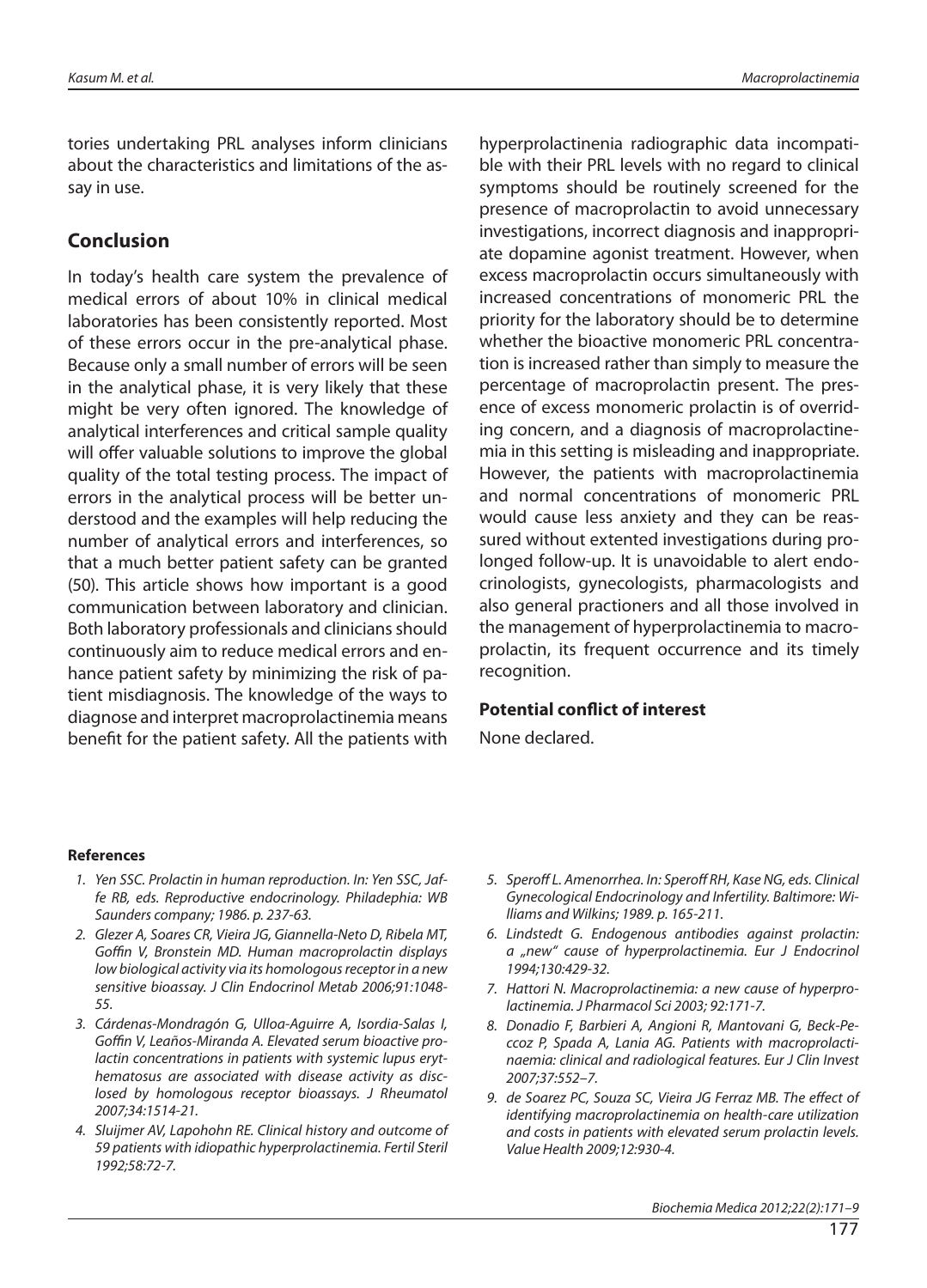- 10. Whittaker PG, Wicox T, Lind T. Maintained fertility in a patient with hyperprolactinemia due to big-big prolactin. J Clin Endocrinol Metab 1981;53:863-6.
- 11. Anderson AN, Pedersen H, Djursing H, Andersen BJ, Friesen HG. Bioactivity of prolactin in a woman with an excess of large molecular size prolactin, persistent hyperprolactinemia and spontaneous conception. Fertil Steril 1982;38:625-8.
- 12. Jackson RD, Wortsman J, Malarkey WB. Macroprolactinemia presenting like a pituitary tumor. Am J Med 1985;78:346-50.
- 13. Bjoro T, Makrid L, Wergerland R, Turter A, Kvistborg A, Sand T. Frequency of hyperprolactinemia due to large molecular weight prolactin (150-170 kD PRL) Scand J Clin Lab Invest 1995; 55:139-47.
- 14. Hattori N, Ishihara T, Saiki Y. Macroprolactinemia prevalence and aetilogies in a large group of hospital workers. Clin Endocrinol (Oxf) 2009;71:702-8.
- 15. Fahie-Wilson MN, Soule SG. Macroprolactinemia contribution to hyperprolactinemia in a district general hospital and evaluation of a screening test based on precipitation with polyethylene glycol. Ann Clin Biochem 1997;34:252-8.
- 16. Suliman AM, Smith TP, Gibney J, McKenna TJ. Frequent misdiagnosis and mismanagement of hyperprolactinemic patients before the introduction of macroprolactin screening application of a new strict laboratory definition of macroprolactinemia. Clin Chem 2003;49:1504-9.
- 17. Hauache OM, Rocha AJ, Maia AC, Maciel RM, Vieira JG. Screening for macroprolactinemia and pituitary imaging studies. Clin Endocrinol (Oxf) 2002;57:327-31.
- 18. Bonhoff A, Vuille JC, Gomez F, Gellersen B. Identification of macroprolactin in a patient with asymptomatic hyperprolactinemia as a stable –IgG complex. Exp Clin Endocrinol Diabetes 1995;103:252-5.
- 19. Coudevylle N, Rokas D, Sakarellos-Daitsiotis M, Krikorian D, Panou-Pomonis E, Sakarellos C, et al. Phosphorylated and nonphosphorylated epitopes of the La/SSB autoantigen: comparison of their antigenic and conformational characteristics. Biopolymers 2006;84:368-82.
- 20. Hattori N, Ikekubo K, Nakaya Y, Kitagawa K, Inagaki C. Immunoglobulin G subclasses and prolactin (PRL) isoforms in macroprolactinemia due to anti-PRL autoantibodies. J Clin Endocrinol Metab 2005;90:3036-44.
- 21. Hattori N, Nakayama N, Kitagawa K, Li T, Inagaki C. Development of anti-PRL (Prolactin) autoantibodies by homologous PRL in rats: a model for macroprolactinemia. Endocrinology 2007;148:2465-70.
- 22. De Marinis L, Mancini A, Minnielli S, Masala R, Anile C, Maira G, Barbarino A. Evaluation of dopaminergic tone in hyperprolactinemia. III. Thyroid-stimulating hormone response to metoclopramide in differential diagnosis and postoperative follow-up of prolactinoma patients. Metabolism 1985;34:917-22.
- 23. Hattori N, Nakayama Y, Kitagawa K, Ishihara T, Saiki Y, Inagaki C. Anti-prolactin (PRL) autoantibody binding sites (epitopes) on PRL molecule in macroprolactinemia. J Endocrinol 2006;190:287-93.
- 24. Vallette-Kasic S, Morange-Ramos I, Selim A, Gunz G, Morange S, Enjalbert A, et al. Macroprolactinemia revisited: a study on 106 patients. J Clin Endocrinol Metab 2002;87: 581-8.
- 25. Vilar L, Naves LA, Freitas MC, Lima M, Canadas V, Albuquerque JL, et al. Clinical and laboratory features greatly overlap in patients with macroprolactinemia or monomeric hyperprolactinemia. Minerva Endocrinol 2007;32:79-86.
- 26. Olukoga AO. Macroprolactinemia is clinically important. J Clin Endocrinol Metab 2002;87:4833-4.
- 27. Gibney J, Smith TP, McKenna TJ. The impact on clinical practice of routine screening for macroprolactin. J Clin Endocrinol Metab 2005;90:3927-32.
- 28. Can M, Guven B, Atmaca H, Acikgoz S, Mungan G. Clinical characterization of patients with macroprolactinemia and monomeric hyperprolactinemia. Kaohsiung J Med Sci 2011;27:173-6.
- 29. Tamer G, Telci A, Mert M, Uzum AK, Aral F, Tanakol R. Prevalence of pituitary adenomas in macroprolactinemic patients may be higher than it is presumed. Endocrine 2012;41:138-43.
- 30. Chalal J, Schlechte J. Hyperprolactinemia. Pituitary 2008; 11:141-6.
- 31. Hong JW, Lee MK, Kim SH, Lee EJ. Discrimination of prolactinoma from hyperprolactinemic nonfunctioning adenoma. Endocrine 2010;37:140-7.
- 32. Melmed S, Casanueva FF, Hoffman AR, Kleinberg DL, Montori VM, Janet A, et al. Diagnosis and Treatment of Hyperprolactinemia: An Endocrine Society Clinical Practice Guideline. J Clin Endocrinol Metab 2011;96:273-88.
- 33. Koch L. New Endocrine Society guideliness for hyperprolactinemia piecing together the pituitary puzzle. Nat Rev Endocrinol 2011;7:247.
- 34. Gibney J, Smith TP, McKenna TJ. Clinical relevance of macroprolactin. Clin Endocrinol 2005;62:633–43.
- 35. Gilson G, Schmit P, Thix J, Hoffman JP, Humbel RL. Prolactin results for samples containing macroprolactin are method and sample dependent. Clin Chem 2001;47:331-3.
- 36. Smith TP, Suliman AM, Fahie-Wilson MN, McKenna TJ. Gross variability in the detection of prolactin in sera containing big-big prolactin (macroprolactin) by commercial immunoassays. J Clin Endocrinol Metab 2002;87:5410–5.
- 37. Dodig S. Interferences in quantitative immunochemical methods. Biochem Med 2009;19:50-62.
- 38. Fahie-Wilson MN. Detection of macroprolactin causing hyperprolactinemia in commercial assays for prolactin. Clin Chem 2000;46:2023-4.
- 39. Kavanagh L, McKenna TJ, Fahie-Wilson MN, Gibney J, Smith TP. Specificity and clinical utility of methods for the detection of macroprolactin. Clin Chem 2006;52:1366-72.
- 40. Smith TP, Gibney J, Kavanagh L, Fahie-Wilson M, McKenna TJ. Specificity and clinical utility of methods for the detection of macroprolactin. Irish J Med Sci 2003;172 (Suppl.1):15-6.
- 41. Quinn AM, Rubinas TC, Garbincius CJ, Holmes EW. Determination of ultrafilterable prolactin: Elimination of macroprolactin interference with a monomeric prolactin-selective sample pretreatment. Arch Pathol Lab Med 2006;130:1807-12.